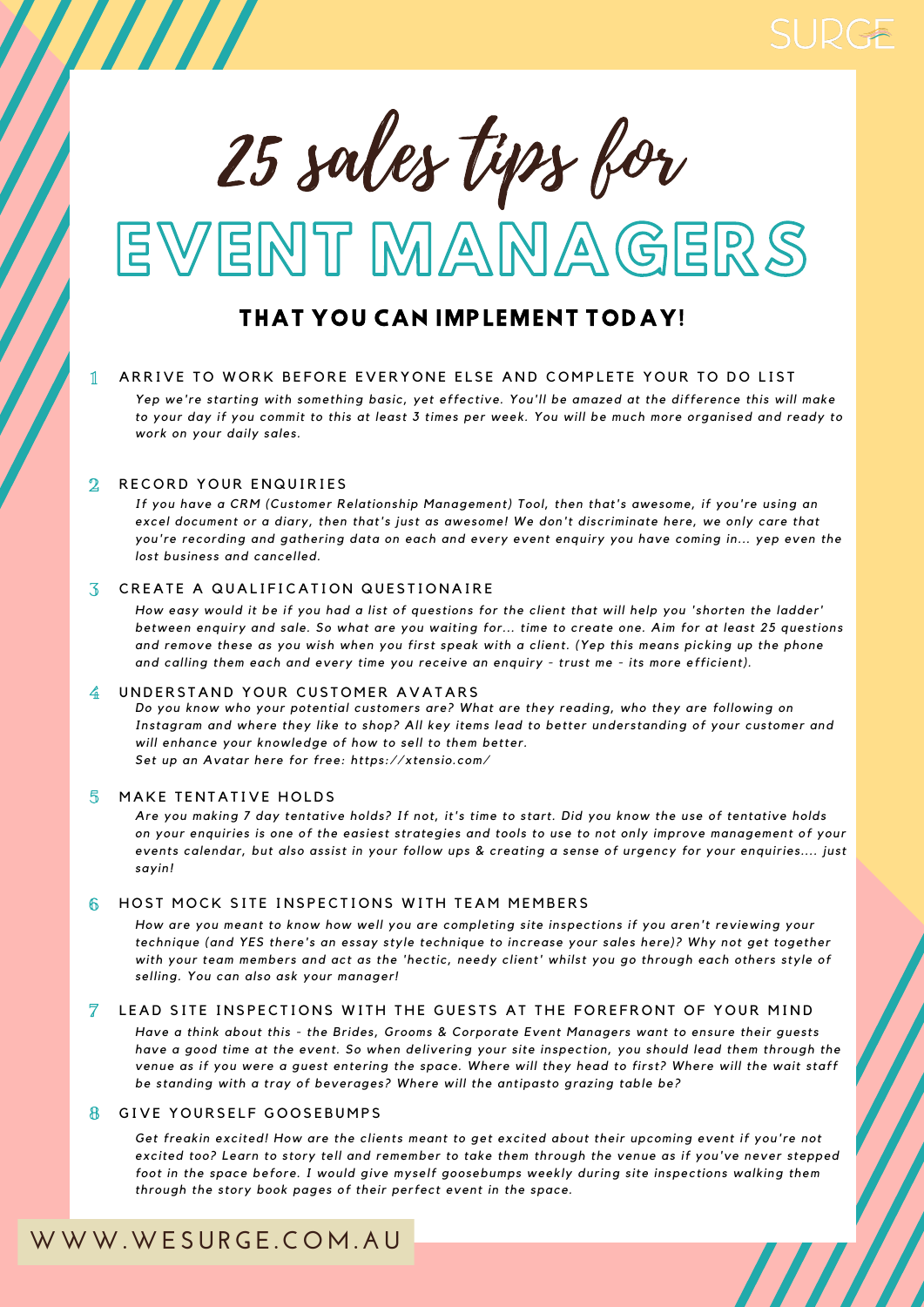## **WWW.WESURGE.C OM. A U**

EVENT MANAGERS

25 sales tips for

Ok, lets get into the tougher stuff. If you think a package is simply for adding food and beverage items in a pretty format to send to your client then you're only doing 25% of what packages can do. Your Event & Wedding Packs should read just like a Site Inspection would. Is there an intro with some information on *the venue? Are they easy to understand and answering your cl ient's questions before they ask them? There's a lot for venues to learn here!*

*Seems obvious right! You'd be surprised at how many Event Managers & Wedding Planners I've trained in* Site Inspections who sincerely forget to smile throughout the process. If you find it difficult - crack some *jokes, no one l ikes an over serious Susan!*

Same, same - but different. If you're just sending through an Invoice with a breakdown of costs & terms and conditions - it's a little bit bland huh. Utilise what you've previously discussed with the client and *provide them their personal ised package rather than a price and a dotted l ine.*

"But I'm not a Sales Manager, I'm an Event / Wedding Manager" yep I hear this all of the time. *Understanding the GP on your offers means a chance to sel l the more PROFITABLE items from your packages (NB: doesn't necessari ly mean the most expensive). Organise a meeting with your manager and* the Exec Chef to learn the GP on all items inc: canapes. Show the Venue Owner just how Sales Savvy you *can be.*

## BUY YOURSELF A NEW SITE INSPECTION OUTFIT  $1.5$

Woohoo!! You've made it past half way through reading these tips so go on... buy yourself something new this week. TBH how good does it feel when you've arrived to work with a new purchase on - puts a little *sparkle in your step when you're meeting cl ients through the day.*

## 14 KNOW YOUR TERMS AND CONDITIONS

"We know they exist... somewhere in the back of our proposals that we send to our clients 50 times per *week". There's a clear difference between knowing where the T&Cs are and understanding each and* every detail. Take some time out today to read the T&Cs for your venue, highlight the items you may not 100% be clear on and organise a time with your team to ask questions. I mean do you know what force *majeure means? If not - you've got some work to do.*

## 15 WORK ON YOUR MEETING PREP

How many of your scramble last minute to grab everything you need for a client meeting? Their runsheet, their proposal, your event pack, the images on your ipad, your phone for a calculator, pen (that actually works) and notepad sheeesh! Well, make this a part of your morning routine (ref: point #1) and you shall *never have to scramble again*

## 16 ENSURE YOUR TOOLS ARE READY

Talking a little about tools (ref: #15) how ready are they? Are your galleries and images up to date on your laptop  $\ell$  ipad or website? Do you only have a package with bleed lines from your graphic designer to print out? Does your Event Pack have last years date on the front (oh crap). Schedule a quarterly review of your tools and ensure they are updated frequently. Noone wants to see Event photos of your venue *from 1997 before you redid the carpet.*

## 17 BE HONEST

Sounds simple huh! I'm going to be honest with y'all right now. I've worked for companies who are not *honest in their sales approach and lack communication between their sales and management teams.* There's no room for the car salesman approach in Event Sales and the more honest and relatable you are *to your cl ients, the more they are going to want to book with you.*

#### REVIEW YOUR PACKAGES 10

## REVIEW YOUR PROPOSAL DOCUMENTS 11

## UNDERSTAND THE GROSS PROFIT ON YOUR FOOD, BEVERAGE & MISC. ITEMS 12

## 9

## SMILE THAT YOU CAN IMPLEMENT TODAY!